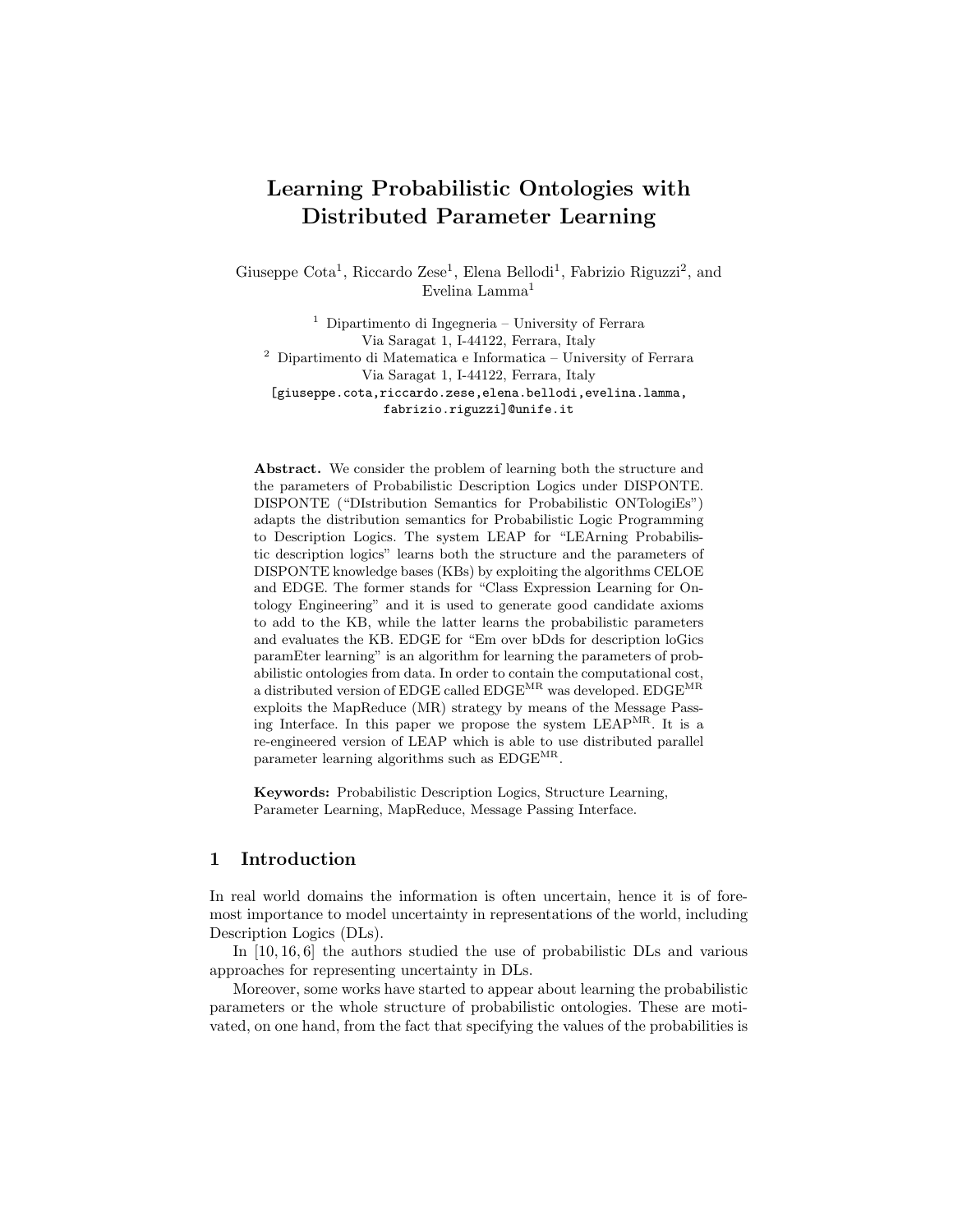a difficult task for humans and data is usually available that could be leveraged for tuning them, and, on the other hand, from the fact that in some domains there exist poor-structured knowledge bases which could be improved [10, 9].

In Probabilistic Logic Programming (PLP) various proposals for representing uncertainty have been presented. One of the most successful approaches is the distribution semantics  $[15]$ . In  $[3, 14, 11]$  the authors proposed an approach to represent probabilistic axioms in DLs called DISPONTE ("DIstribution Semantics for Probabilistic ONTologiEs"), which adapts the distribution semantics for Probabilistic Logic Programming to DLs.

LEAP [13] for "LEArning Probabilistic description logics" is an algorithm for learning the structure and the parameters of probabilistic DLs following DISPONTE. It combines the learning system CELOE [8] with EDGE [12]. The former, CELOE ("Class Expression Learning for Ontology Engineering"), provides a method to build new (subsumption) axioms that can be added to the KB, while the latter is used to learn the parameters of these probabilistic axioms.

EDGE stands for "Em over bDds for description loGics paramEter learning" and learns the parameters of a probabilistic theory. This algorithm is rather expensive from a computational point of view. Therefore, in order to reduce EDGE running time, we developed  $E D GE^{MR}$  [5]. It represents a distributed implementation of EDGE and uses a simple MapReduce approach based on the Message Passing Interface (MPI).

In this paper we present an evolution of LEAP called LEAPMR which adapts the LEAP algorithm to use EDGEMR. In addition, due to a software re-engineering effort, it was possible to remove the RMI module used by LEAP. To the best of our knowledge there are no other algorithms that perform distributed structure learning of probabilistic DLs.

The paper is structured as follows. Section 2 introduces Description Logics and summarizes DISPONTE. Sections 3 and 4 briefly describe the EDGE and EDGEMR algorithms. Section 5 presents LEAPMR. Finally, Section 7 draws conclusions.

# 2 Description Logics and DISPONTE

Description Logics (DLs) are a family of logic based knowledge representation formalisms which are of particular interest for representing ontologies and for the Semantic Web. For an extensive introduction to DLs we refer to  $[1, 2]$ .

While DLs are a fragment of first order logic, they are usually represented using a syntax based on concepts and roles. A concept corresponds to a set of individuals while a role corresponds to a set of couples of individuals of the domain.

A query over a KB is usually an axiom for which we want to test the entailment from the KB. The entailment test may be reduced to checking the unsatisfiability of a concept in the KB, i.e., the emptiness of the concept.

DISPONTE [3] ("DIstribution Semantics for Probabilistic ONTologiEs") applies the distribution semantics to probabilistic ontologies [15]. In DISPONTE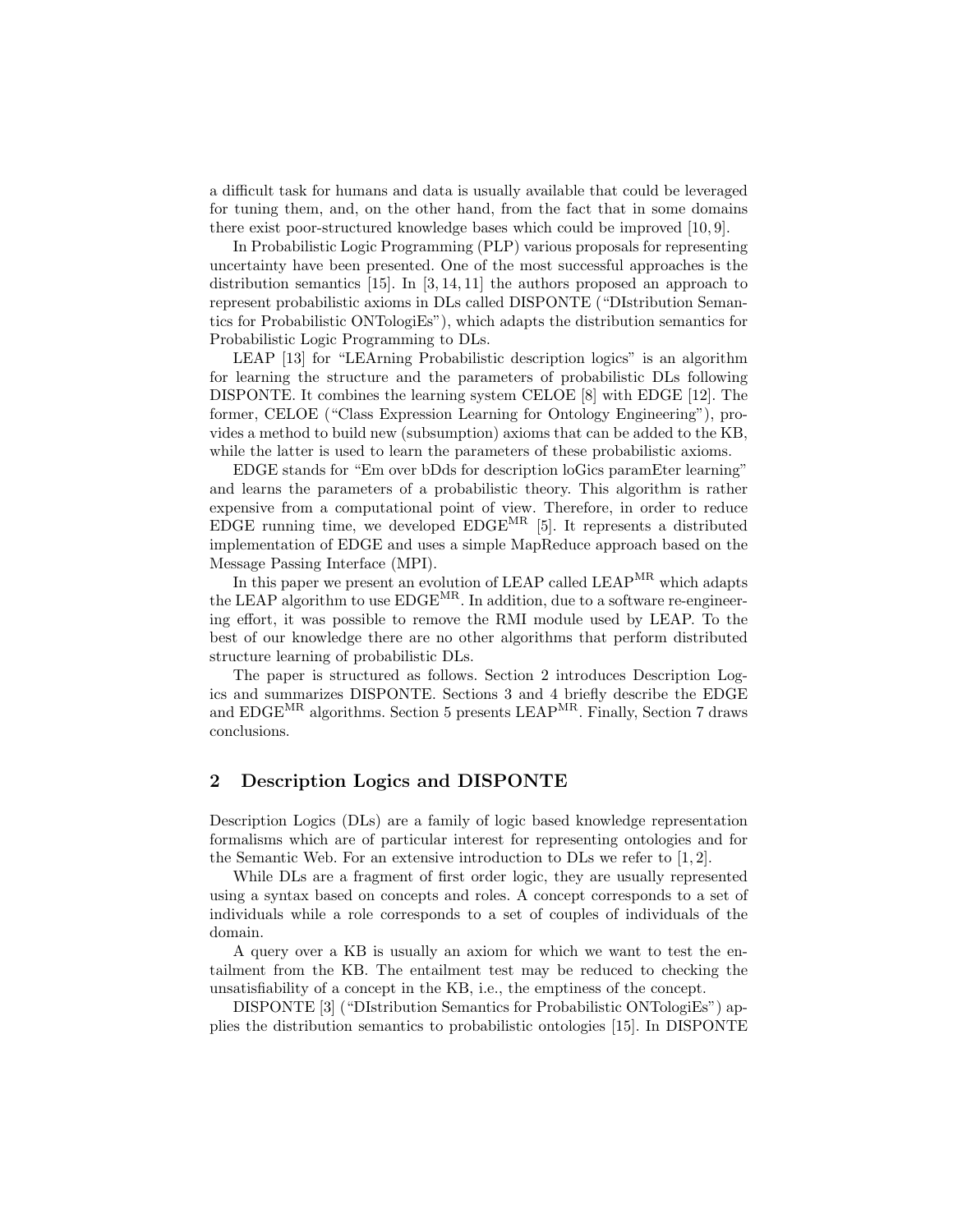a probabilistic knowledge base  $\mathcal K$  is a set of certain and probabilistic axioms. Certain axioms take the form of regular DL axioms. Probabilistic axioms take the form  $p$  :: E, where p is a real number in [0, 1] and E is a DL axiom. A DISPONTE KB defines a distribution over DL KBs called worlds assuming that the axioms are independent. Each world  $w$  is obtained by including every certain axiom plus a subset of chosen probabilistic axioms.

# 3 Parameter Learning for Probabilistic DLs

EDGE [12] is a parameter learning algorithm which adapts the algorithm EM-BLEM [4], developed for learning the parameters for probabilistic logic programs, to the case of probabilistic DLs under DISPONTE. Inspired by [7], it performs an Expectation-Maximization cycle over Binary Decision Diagrams (BDDs).

EDGE performs supervised parameter learning. It takes as input a DISPON-TE KB and a number of positive and negative examples that represent the queries in the form of concept membership axioms, i.e., in the form  $a : C$  for an individual  $a$  and a class  $C$ .

First, EDGE generates, for each query, the BDD encoding its explanations using BUNDLE [14]. Then, EDGE starts the EM cycle in which the steps of Expectation and Maximization are iterated until a local maximum of the loglikelihood  $(LL)$  of the examples is reached. The  $LL$  of the examples is guaranteed to increase at each iteration. EDGE stops when the difference between the LL of the current iteration and that of the previous one drops below a threshold  $\epsilon$ or when this difference is below a fraction  $\delta$  of the previous LL. Finally, EDGE returns the reached LL and the new probabilities for the probabilistic axioms.

EDGE is written in Java, hence it is highly portable. For further information about EDGE please refer to [12].

#### 4 Distributed Parameter Learning for Probabilistic DLs

In this section we briefly describe a parallel version of EDGE that exploits the MapReduce approach in order to compute the parameters. We called this algorithm  $EDGE^{\overline{MR}}$  [5].

Like most MapReduce frameworks,  $EDGE^{MR}$ 's architecture follows a masterslave model. The communication between the master and the slaves is done by means of the Message Passing Interface (MPI).

In a distributed context, the performances depend on the scheduling strategy. In order to evaluate different methods, we developed two scheduling strategies: single-step scheduling and dynamic scheduling. These are used during the queries computation phase.

**Single-step Scheduling** if  $N$  is the number of the slaves, the master divides the total number of queries into  $N+1$  chunks, i.e. the number of slaves plus the master. Then the master begins to compute its queries while, for the other chunks of queries, the master starts a thread for sending each chunk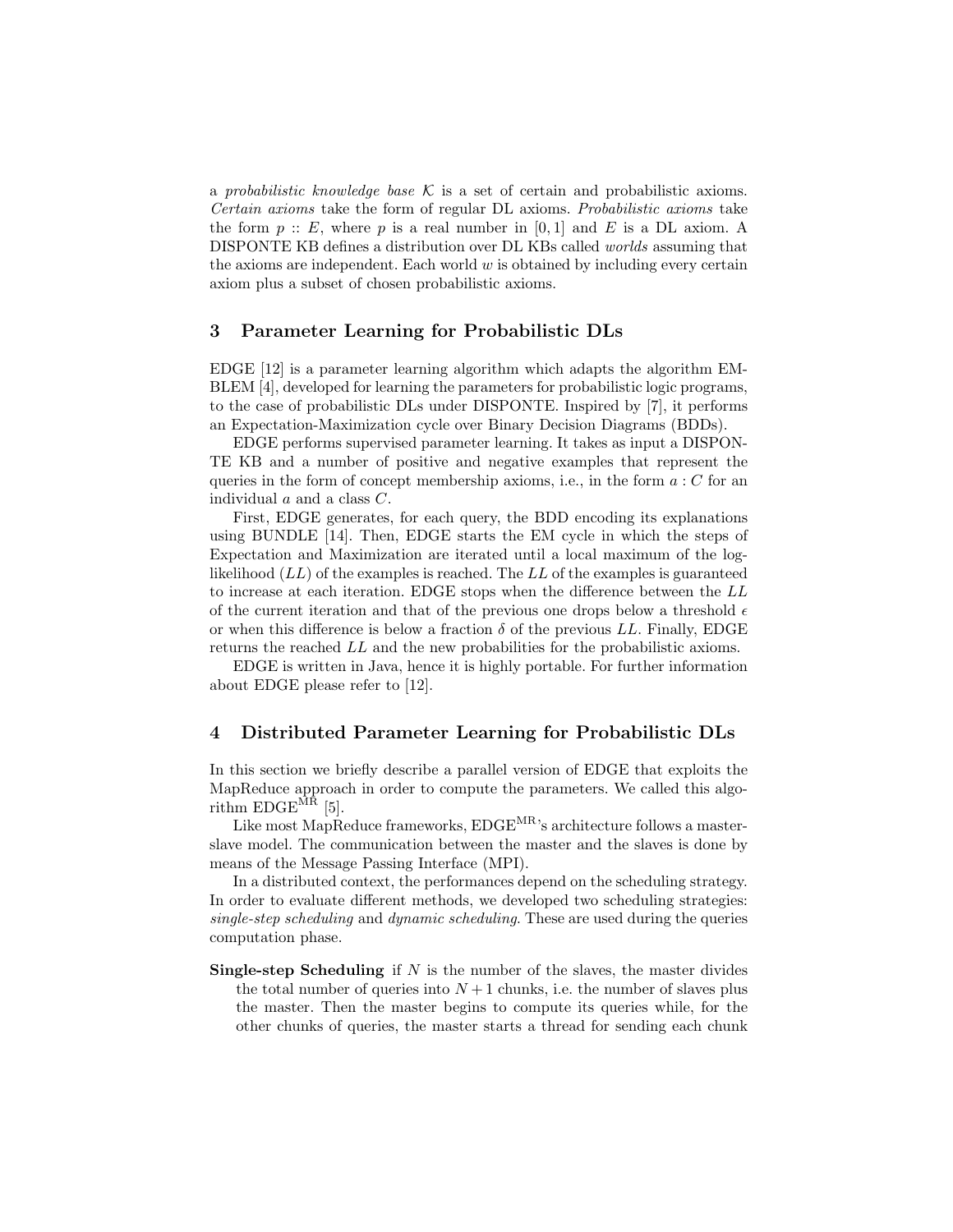to the corresponding slave. After the master has terminated dealing with its queries, it waits for the results from the slaves. When the slowest slave returns its results to the master, EDGEMR proceeds to the EM cycle.

Dynamic Scheduling is more flexible and adaptive than single-step scheduling. At first, each machine is assigned a fixed-size chunk of queries in order. Then, if the master ends handling its chunk it just takes the next one, instead, if a slave ends handling its chunk, it asks the master for another one and the master replies by sending a new chunk of queries to the slave. During this phase the master runs a thread listener that waits for the slaves' requests of new chunks and for each request the listener starts a new thread that sends a chunk to the slave which has done the request (to improve the performances this is done through a thread pool). When all the queries are evaluated, EDGEMR starts the EM cycle.

Experimental results conducted in [5] show that dynamic scheduling has usually better performances than single-step.

# 5 Structure Learning with Distributed Parameter Learning

LEAPMR is an evolution of the LEAP system [13]. While the latter exploits EDGE, the first was adapted to be able to perform EDGEMR. Moreover, after a process of software re-engineering it was possible to remove the RMI communication module used by LEAP and therefore reduce some communication overhead.

It performs structure and parameter learning of probabilistic ontologies under DISPONTE by exploiting: (1) CELOE [8] for the structure, and (2)  $EDCE<sup>MR</sup>$ (Section 4) for the parameters.

CELOE [8] was implemented in Java and belongs to the open-source framework DL-Learner<sup>3</sup>. Let us consider a knowledge base  $K$  and a concept name Target whose formal description, i.e. class description, we want to learn. It learns a set of n class expressions  $C_i$  ( $1 \leq i \leq n$ ) from a set of positive and negative examples. Let  $\mathcal{K}' = \mathcal{K} \cup \{C\}$  where K is the background knowledge, we say that a concept C covers an example e if  $K' \models e$ . The class expressions found are sorted according to a heuristic. Such expressions can be used to generate candidate axioms of the form  $C_i \sqsubseteq \texttt{Target}.$ 

In order to learn an ontology, LEAP<sup>MR</sup> first searches for good candidate probabilistic subsumption axioms by means of CELOE, then it performs a greedy search in the space of theories using  $E D G E^{MR}$  to evaluate the theories using the log-likelihood as heuristic.

LEAP<sup>MR</sup> takes as input the knowledge base  $K$  and a set of examples, then generates a set of candidate axioms by exploiting CELOE. A first execution of EDGE<sup>MR</sup> is applied to  $K$  to compute the initial value of the parameters and of the LL. Then LEAP<sup>MR</sup> adds to  $K$  one probabilistic subsumption axiom

 $^3$  http://dl-learner.org/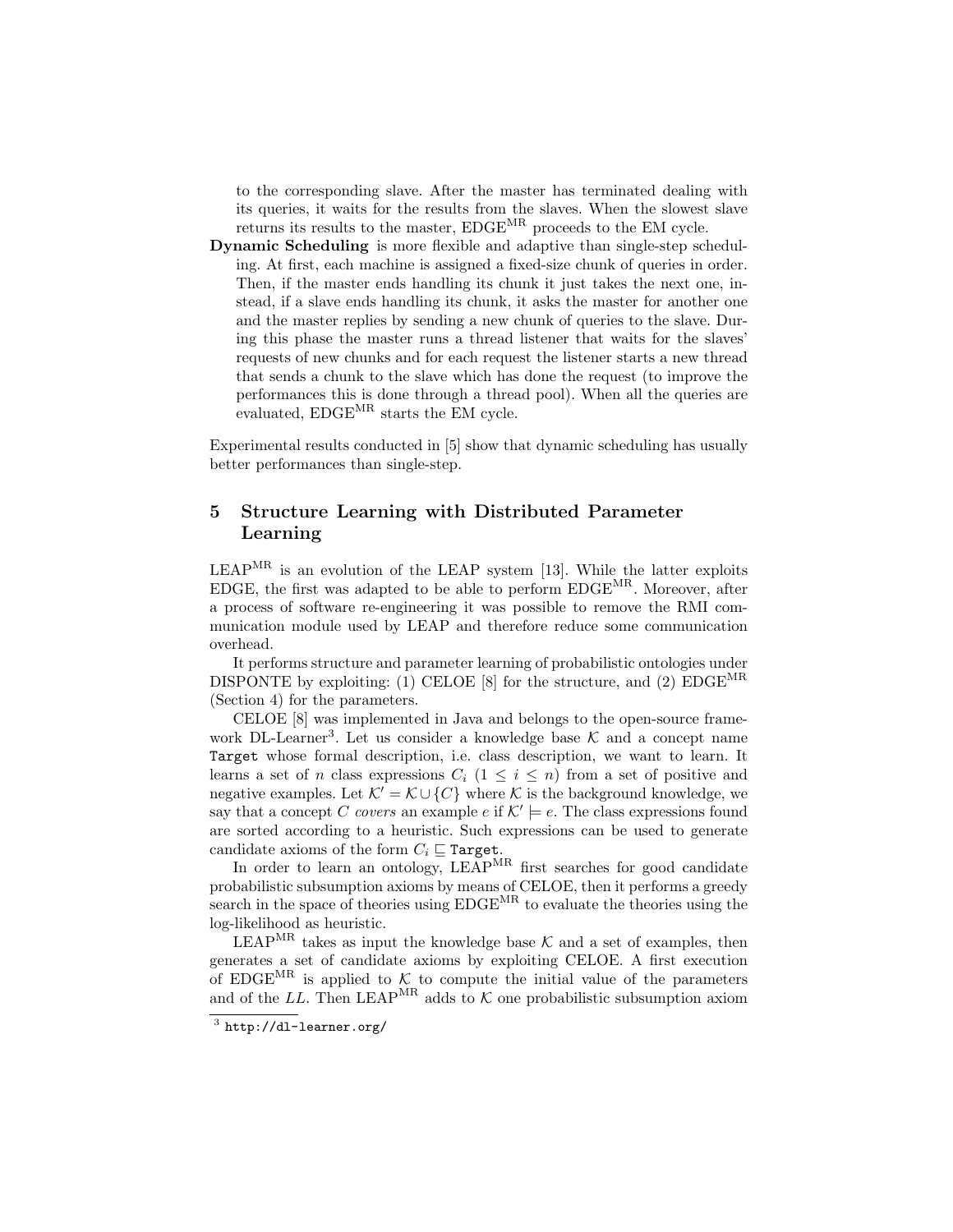generated from CELOE. After each addition, EDGEMR is performed on the extended KB to compute the LL of the data and the parameters. If the LL is better than the current best, the new axiom is kept in the knowledge base and the parameter of the probabilistic axiom are updated, otherwise the learned axiom is removed from the ontology and the previous parameters are restored. The final theory is obtained from the union of the initial ontology and the probabilistic axioms learned.

# 6 Experiments

In order to test how much the exploitation of  $E D G E^{MR}$  can improve the performances of  $LEAP^{MR}$ , we did a preliminary test where we considered the Moral<sup>4</sup> KB which qualitatively simulates moral reasoning. It contains 202 individuals and 4710 axioms (22 axioms are probabilistic).

We performed the experiments on a cluster of 64-bit Linux machines with 8-cores Intel Haswell 2.40 GHz CPUs and 2 GB (max) memory allotted to Java per node. We allotted 1, 3, 5, 9 and 17 nodes, where the execution with 1 node corresponds to the execution of LEAP, while for the other configurations we used the dynamic scheduling with chunks containing 3 queries. For each experiment 2 candidate probabilistic axioms are generated by using CELOE and a maximum of 3 explanations per query was set for  $EDGE^{MR}$ . Table 1 shows the speedup obtained as a function of the number of machines (nodes). The speedup is the ratio of the running time of 1 worker to the one of  $n$  workers. We can note that the speedup is significant even if it is sublinear, showing that a certain amount of overhead (the resources, and thereby the time, spent for the MPI communications) is present.

| Dataset                                                                                                                                                                                                                                                        | N. of Nodes |  |     |  |
|----------------------------------------------------------------------------------------------------------------------------------------------------------------------------------------------------------------------------------------------------------------|-------------|--|-----|--|
|                                                                                                                                                                                                                                                                |             |  |     |  |
| Moral                                                                                                                                                                                                                                                          | د.،         |  | 6.5 |  |
| $C_{\text{max}}$ $\lambda$ $\mathbf{r}$ $\mathbf{r}$ $\mathbf{r}$ $\mathbf{r}$ $\mathbf{r}$ $\mathbf{r}$ $\mathbf{r}$<br>$$ $$ $$ $$ $$ $\mathbf{F} \mathbf{R} \mathbf{A} \mathbf{D}$ $\mathbf{f} \dots$ $\mathbf{M} \dots$ $\mathbf{I} \mathbf{M} \mathbf{F}$ |             |  |     |  |

Table 1. Speedup of LEAP<sup>MR</sup> relative to LEAP for Moral KB.

# 7 Conclusions

The paper presents the algorithm LEAPMR for learning the structure of probabilistic description logics under DISPONTE. LEAP<sup>MR</sup> performs EDGE<sup>MR</sup> which is a MapReduce implementation of EDGE, exploiting modern computing infrastructures for performing distributed parameter learning.

We are currently working for distributing both the structure and the parameter learning of probabilistic knowledge bases by exploiting EDGEMR also during

 $^4$  https://archive.ics.uci.edu/ml/datasets/Moral+Reasoner